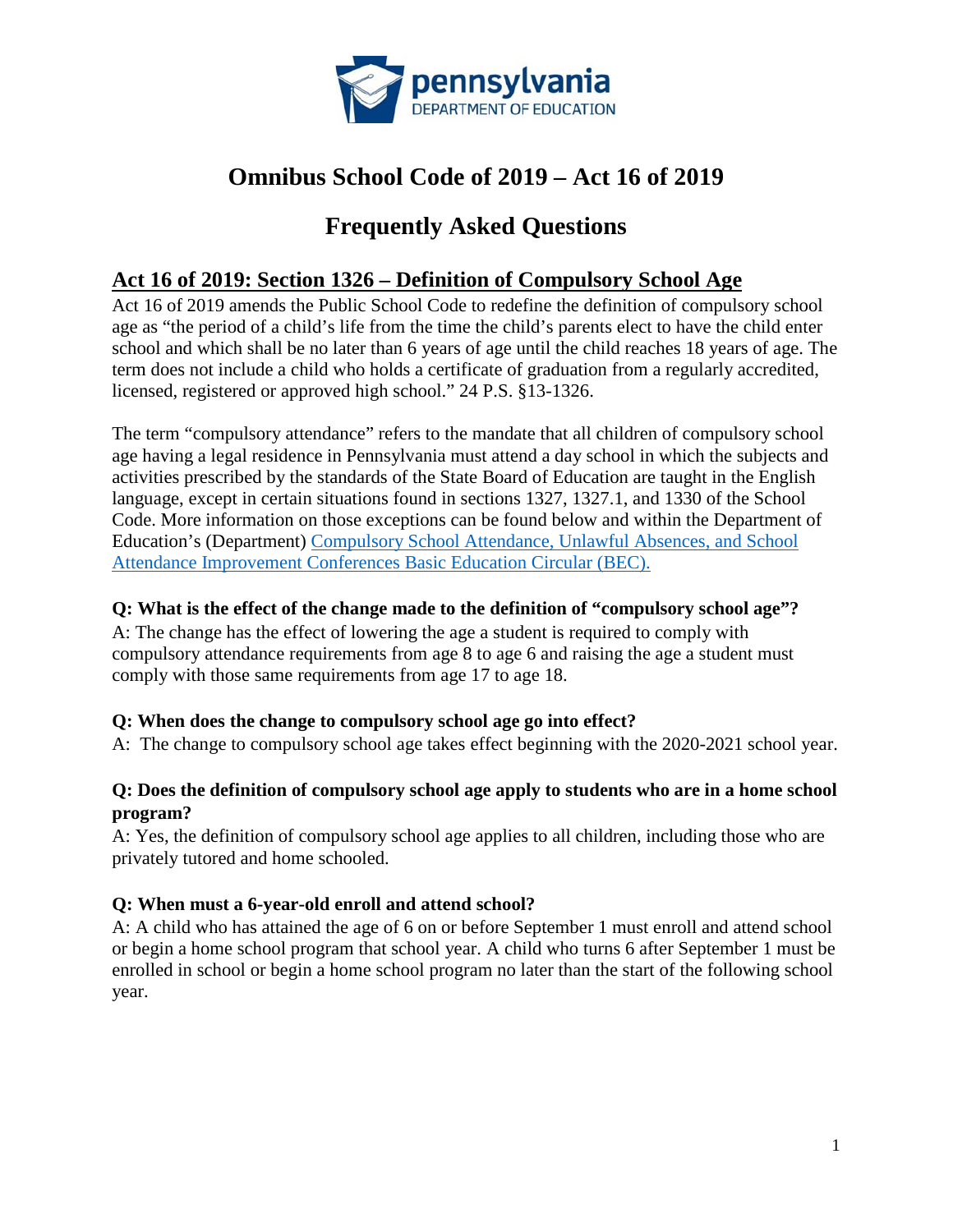

#### **Q: In what grade shall a child be placed, if the child has attained the age of 6 on or before September 1 and is enrolling in a school for the first time?**

A: Each school district or school will determine the appropriate placement for the child.

#### **Q: Are there any changes to the regulations regarding the enrollment of students at ages 4 or 5?**

A: No. There are no changes to the applicable statutes or regulations as they relate to the enrollment of students at age 4 or 5.

### **Q: If a student has met the high school graduation requirements at the school in which they are enrolled, is the student required to remain in school until age 18?**

A: No. When a student has received a certificate of graduation from a regularly accredited, licensed, registered or approved high school, the child is no longer of compulsory school age.

#### **Q: Will a home school student aged 17 or younger be able to graduate with parent and evaluator approval?**

A: Yes, if the student has attained the required number of credits and the home school supervisor submits the  $12<sup>th</sup>$  year or final evaluation to the local school district, signaling the completion of all requirements necessary for graduation. If a student has been issued a home school diploma, the student is no longer of compulsory school age.

## **Q: Would a home school supervisor that has students ages 6 and 7 be required to submit an affidavit and all other required documentation as well as an annual report under this new legislation?**

A: Effective the 2020-21 school year, a home school supervisor with students who attained the age of 6 on or before September 1 and who are age 7 must submit an affidavit and all other required documentation by August 1, 2020 to be in compliance with Section 1327.1 of the School Code and compulsory school age requirements. The home school supervisor also is required to submit an annual evaluation report for these students on or before June 30, 2021.

## **Q: Under what circumstances may a student withdraw from school before age 18?**

A: There are limited exceptions to compulsory attendance requirements for students under the age of 18. Those exceptions can be found in 24 P.S. §13-1330.

## **Q: Would a district need a parent's permission to withdraw a student before the age of 18?**

A: A student may not withdraw before the age of 18, even with a parent signature, unless the student meets one of the exceptions to compulsory attendance found in 24 P.S. §13-1330.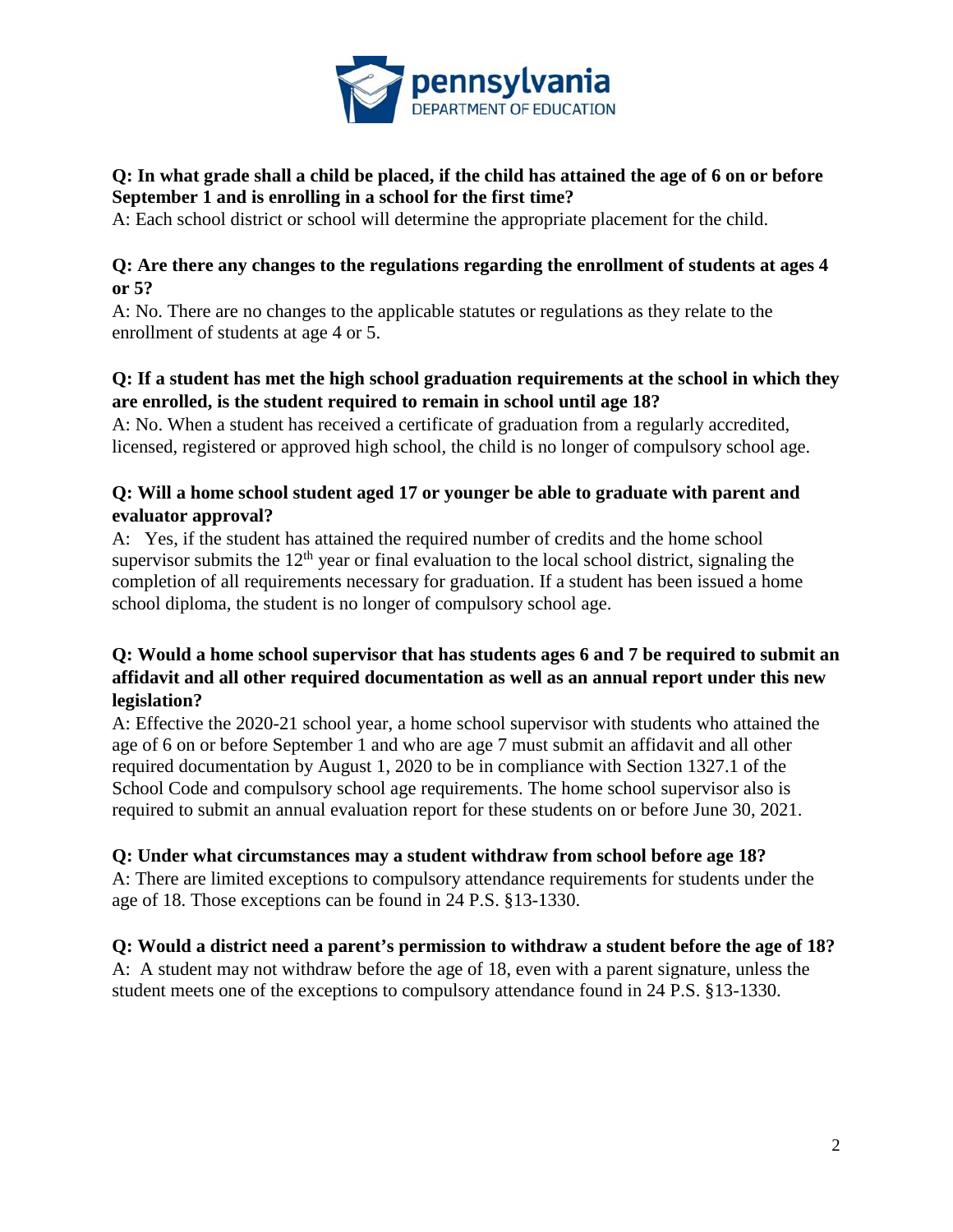

# **Act 16 of 2019: Section 221.3 – Full Academic Year Requirement**

### **Q: Will the exemptions identified in statute apply to students taking the PSSA and Keystone exams during the 2019-2020 school year?**

A: No. States are required to "annually measure the achievement of not less than 95 percent of all students, and 95 percent of all students in each subgroup of students, who are enrolled in public schools on [state assessments]."Apart from recently arrived English learners in the first year of testing, the Every Student Succeeds Act (ESSA) provides no blanket exemptions from incorporating student results in annual accountability calculations, nor does it permit states to institute such exemptions. Accordingly, the exemption provision in Section 221.3 is incompatible with federal law and will not take effect.

# **Other Frequently Asked Questions**

# **Act 64 of 2019: Section 1506 – Flexible Instructional Days**

Act 64 of 2019 amended the Public School Code to allow public school entities to develop a Flexible Instructional Day (FID) program as an alternative approach to delivering instruction when circumstances prevent the delivery of instruction in its customary manner or location. The FID program may be online, offline, or a combination of the two. Act 64 defines a school entity as a school district, intermediate unit, area vocational-technical school, or charter school or regional charter school, as defined under section 1703-A.

#### **Q: When are FID applications due to the Pennsylvania Department of Education (PDE)?**

A: All applications are due to PDE by September 1, 2019, per the statute.

#### Q**: Can a school entity request a deadline extension?**

A: No. PDE does not have the authority to extend the application deadline. However, the department may extend the submission of Board approval evidence until September 30, 2019. Acceptable Board evidence requires the upload of either a copy of the official minutes or a copy of the resolution presented to the Board for approval with a signed letter from the Board president verifying the date the resolution was presented and detailing the results of the vote. If submitting a letter and copy of the resolution, the official minutes must be uploaded as soon as possible after Board approval and no later than October 31, 2019.

# **Q: When will a school entity be notified if their application has been accepted or denied?**

A: PDE must notify school entities by November 1, per the statute.

#### **Q: Where can I find the application and other FID-related information?**

A: Additional resources and information can be found on the PDE [Flexible Instructional Day](https://www.education.pa.gov/Teachers%20-%20Administrators/School%20Services/Pages/FID.aspx.)  [Program website.](https://www.education.pa.gov/Teachers%20-%20Administrators/School%20Services/Pages/FID.aspx.)